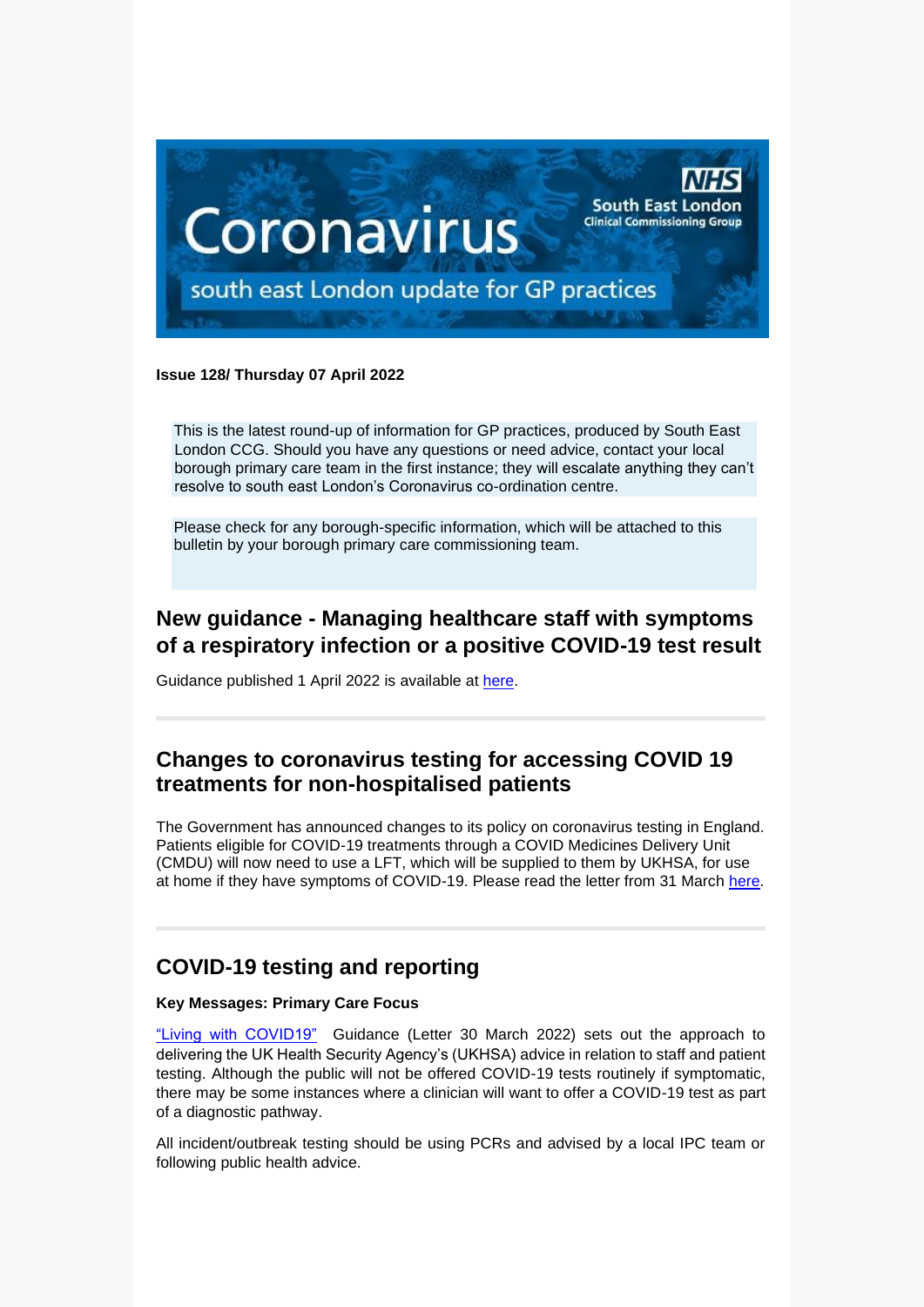#### **Patients**

Planned elective admissions should be tested using LFDs, in advance of admission with tests via the gov.uk portal where they will be asked to confirm that they have a planned upcoming admission. Day cases who are fully vaccinated do not need to test.

Community or primary care patients requiring a test by a clinician to support clinical decisions during their care and treatment pathway should be offered a lateral flow device (LFD) test as part of their usual diagnostic pathway. Patients should be directed to the gov.uk website to order their tests, where they will be asked to confirm that their clinician has requested this and report via the same portal.

Patients eligible for COVID-19 treatments through a COVID Medicines Delivery Unit (CMDU) (nMAB/Antiviral treatments) will now need to use an LFD Test, which will be supplied to them by UKHSA, for use at home if they have symptoms of COVID-19.

A small proportion of patients testing positive who haven't been automatically contacted by a CMDU for assessment and treatment may need to be referred by GP practices and 111.

You can refer potentially eligible patients if they have tested positive via a PCR test or any LFD test. You can refer patients to the local CMDU using the electronic Referral Service (eRS) or the locally agreed alternative if applicable.

NOTE: One of the treatment options – nirmatrelvir+ritonavir (Paxlovid) – has multiple potential drug interactions so inclusion of the patient's medications in the referral is vital.

#### **Staff**

Asymptomatic NHS patient facing staff should continue to test twice weekly, with kits via gov.uk portal. All Symptomatic NHS staff should test themselves using LFDs. Staff who test positive should continue to follow the current return to work guidance – Testing neg x 2 occasions (24 hours apart) post 5 days.

Staff who are household contacts of a positive COVID-19 case and are asymptomatic can return to work but continue to test twice weekly. They will no longer be required to have a PCR test to return to work but should discuss working arrangements with their line manager as it can take up to 10 days for your infection to develop, during which it is possible to pass on COVID-19 to others, even if you have no symptoms.

Staff should undertake COVID-19 tests on an ad hoc basis if instructed by their employer or director of public health in specific circumstances. Staff will be notified via their line management structure if this applies to them.

#### **ASC and Supportive Living and Care Homes:**

Most visitors will no longer be required to take a test. Only visitors providing personal care should test before visiting but not more than twice a week. NHS staff in care homes should provide evidence of a negative testing within last 72 hours. Other visiting professionals should be tested with tests provided by the care home if they are providing personal care as per the guidance for visitors providing personal care.

Residents admitted from the community, or another care setting should take a PCR test within 72 hours before they are admitted or an LFD if covid positive within the last 90 days. These tests should be provided by the care home.

The Government will continue to provide free symptomatic testing for individuals who live or work in high-risk closed settings, for example in some NHS, Social Care, care homes, supportive living and Prisons (and other Places of Detention) settings where infection needs to be identified quickly to minimise outbreaks.

#### **Lateral Flow Test Kits for NHS Staff on Vaccination Sites:**

Please note that NHS staff should be accessing test kits via the national government website and should be testing and reporting before attending site.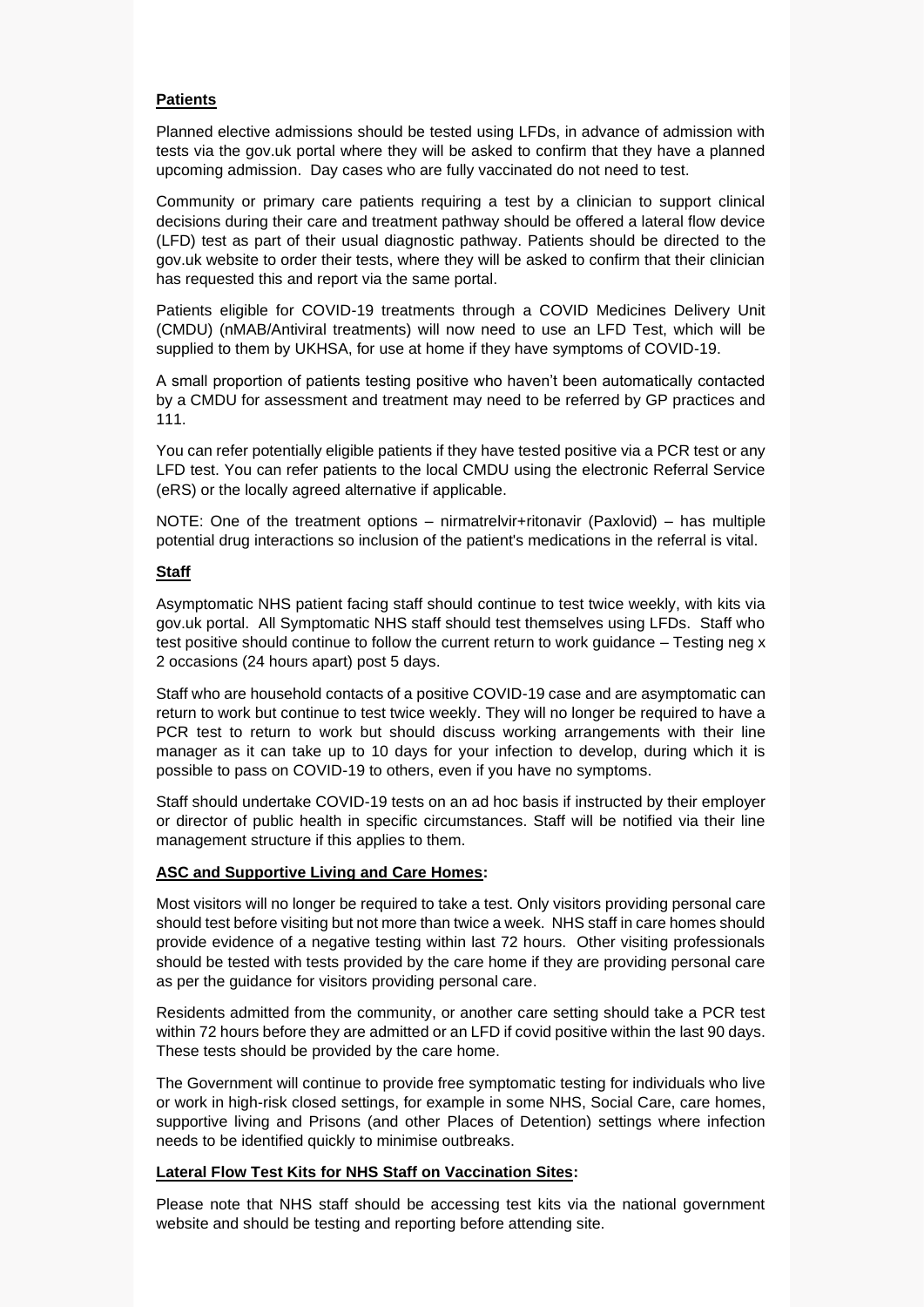More information on living with Covid-19 can be found on the government website:

[https://www.gov.uk/government/news/government-sets-out-next-steps-for-living-with](https://www.gov.uk/government/news/government-sets-out-next-steps-for-living-with-covid)[covid](https://www.gov.uk/government/news/government-sets-out-next-steps-for-living-with-covid) 

Any testing questions please contact [avril.satchwell@nhs.net](mailto:avril.satchwell@nhs.net) Head of SEL CCG Covid Testing or the wider SEL Testing Team at [selccg.covidtesting@nhs.net](mailto:selccg.covidtesting@nhs.net)

# **GP Updates**

#### **SEL Primary Care resilience survey**

As part of our Primary Care programme, we are looking to capture views in a resilience survey, which is open to all Primary Care staff in South East London. The survey is part of a project looking at the impact on general practice associated with the Covid pandemic, and how this could be addressed. It is intended to give an insight into workforce resilience which in turn will help guide future work to try to optimise workforce resilience within SEL. We will share its findings later in the Spring.

The survey is anonymous and should take less than 5 minutes to complete. Responses are requested by Tuesday 19<sup>th</sup> April. Thank you for your participation.

<https://www.surveymonkey.co.uk/r/R7HGPZ3>

#### **Call for GP Questions on Haematology**

Haematology Consultants in SEL are establishing a series of very short, focused podcasts (5mins) to answer any questions primary care colleagues may have on the specialty. Topics/questions can cover any area of haematology care (cancer or noncancer, medicines, interpreting results etc.), the only criteria is that it is a question you want answering or a topic you want more clarity on. If you have a question or a topic you would like discussed, please forward by way of a short email to Dr Winnie Kwan [\(winnie.kwan@nhs.net\)](mailto:winnie.kwan@nhs.net).

### **Health information and resources for Ukrainian refugees from GSTT**

The Health Inclusion Team is a Guy's and St Thomas' multi-disciplinary community team offering access to health services for marginalised groups including refugees and asylum seekers in Southwark, Lambeth and Lewisham.

The current situation in Ukraine is likely to result in an increase of Ukranian refugees presenting for registration at GP practices. The Heath Inclusion Team have put together some [helpful resources and clinical](https://selondonccg.nhs.uk/wp-content/uploads/2022/04/Health-Information-and-resources-for-Ukranian-refugees.pdf) considerations for local GP practices.

#### **National Data Opt-Out: Compliance Date**

NHS Digital has announced that the date you need to be compliant with the National Data Opt-Out has been extended. The data by which your Practice must now be compliant by is the 31<sup>st</sup> July 2022. There is additional guidance available [here.](https://digital.nhs.uk/services/national-data-opt-out/information-for-gp-practices)

If you have any questions contact your Data Protection Officer: [selccg.gpdpo@nhs.net](mailto:selccg.gpdpo@nhs.net)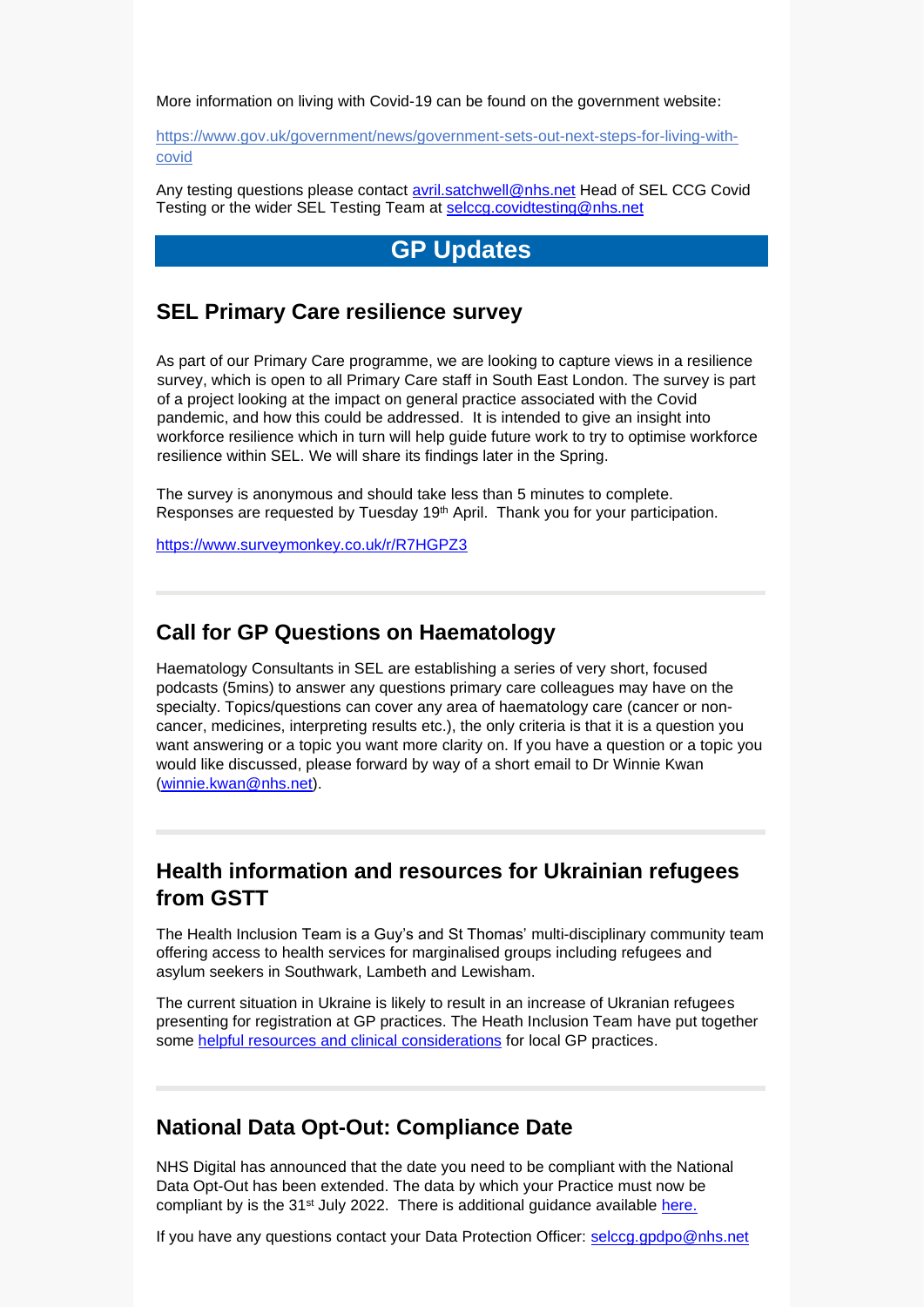## **Urgent Care Plan Programme: 31 March - Final Transition Briefing**

As you will know, Coordinate My Care (CMC) is being replaced in London by the new Urgent Care Plan. The CMC service functions and provision of the care planning service will transfer from the Royal Marsden NHS Foundation Trust to South West London CCG on the 1st April 2022. The current digital care planning application will remain in use until all developments are complete and London is ready to cut over to the new, improved Urgent Care Plan, hosted by South West London CCG.

Please read the [attached information](https://selondonccg.nhs.uk/wp-content/uploads/2022/04/Urgent-Care-Plan-Programme-31-March-Final-Transition-Briefing.pdf) which sets out the service provision from 1st April 2022.

## **Diabetes Book & Learn survey**

Diabetes commissioners from across south London wish to seek feedback on Diabetes Book & Learn from staff who refer patients to the service for diabetes structured education. Please share this survey with those people who make referrals to the service from within your practice. It takes less than 5 minutes to complete, and should be completed by 6pm on Tuesday 19th April. The survey can be accessed [here.](https://www.surveymonkey.co.uk/r/LJXKC3D)

# **South East London ICS Green plan launch**

The [South East London ICS Green Plan 2022-2025](https://www.ourhealthiersel.nhs.uk/about/our-sustainability-committment.htm) has launched. The plan serves as an overarching system-wide sustainability strategy that encompasses and aligns with the NHS Trusts' Green Plans and the ICS's Primary Care Green Plan. Please read the message from Chief Operating Officer Christina Windle in full [here.](https://selondonccg.nhs.uk/wp-content/uploads/2022/04/SEL-Green-Plan-COO-message.pdf)

## **Enhanced Services sign up 2022/23**

Enhanced Services available for practices to sign up to for 2022/2023. There are four available services, which are:

- Minor Surgery DES (London specification)
- Out of area registration: In hours urgent primary medical care (including home visits) Enhanced Service
- Learning Disabilities Health Checks Scheme. This will be offered to practices via CQRS when available
- [Weight Management Enhanced Service 2022/23.](https://www.england.nhs.uk/publication/enhanced-service-specification-weight-management-programme-2022-23/) This has been offered to practices via CQRS and those wishing to signup should approve the service offer.

In order to sign up to the above Enhanced Services, practices should click on the following link to complete the [Primary Care Enhanced Services 2022/23 sign up form](https://forms.office.com/r/9KLQ4cnQgm) **by the 30 April 2022.**

If you require further information, please contact the South East London Primary Care Team via [england.selprimarycarequeries@nhs.net](mailto:england.selprimarycarequeries@nhs.net)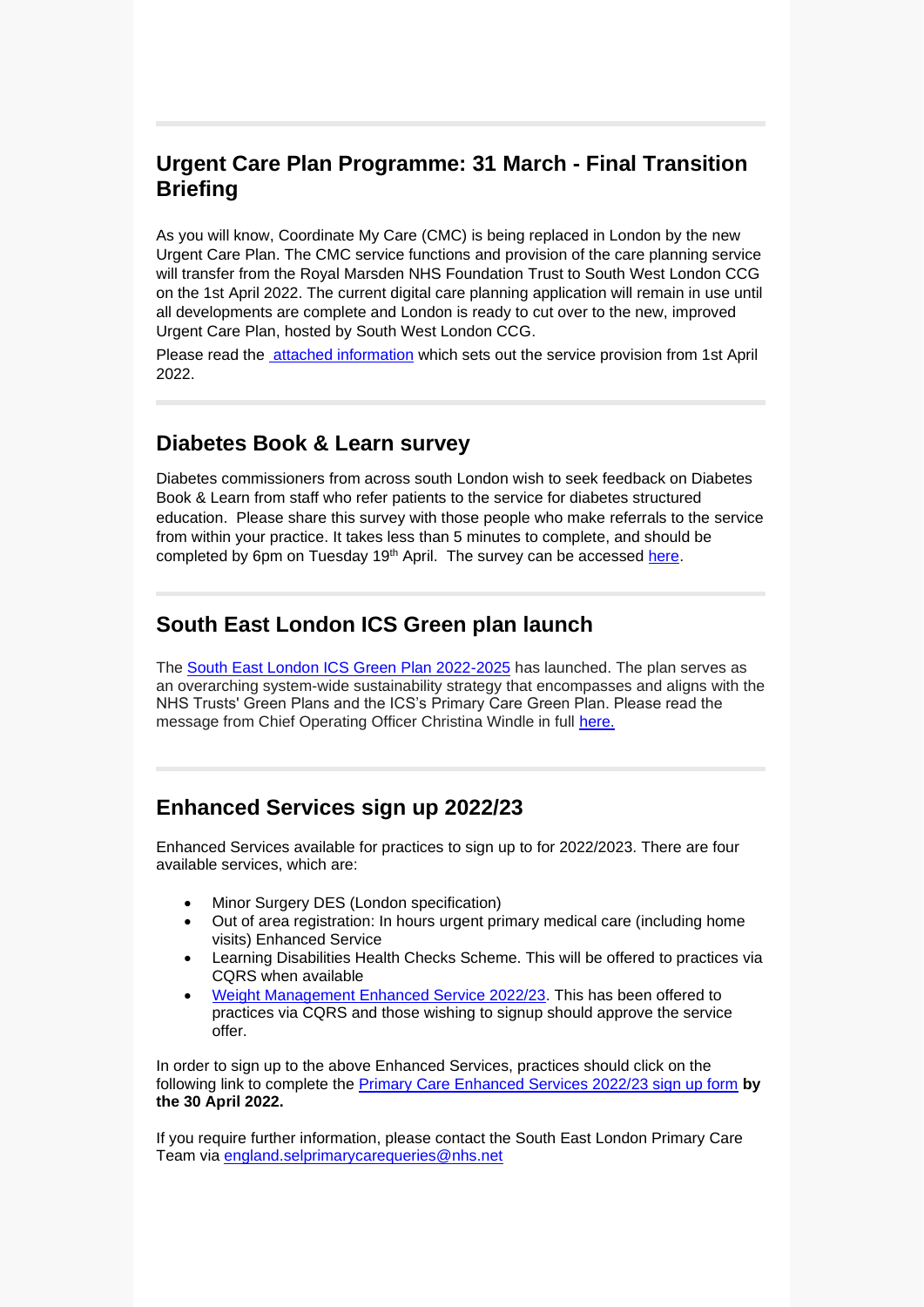## **Viapath - Requesting Zinc levels**

Viapath would like to highlight a few considerations when requesting and interpreting zinc results. Zinc levels in the blood are lowered during acute phase response. Therefore, a simultaneous CRP request on a gold top tube should be sent with every zinc request to enable interpretation. Furthermore, delayed sample separation can marginally raise zinc levels and this is irrespective of the sample type i.e. will also affect trace element royal blue top tubes. This may be of clinical significance when low levels are elevated into the normal range. We recommend a repeat zinc request in those with low normal zinc results if clinically indicated. If you have any queries please contact Dr Kishor Raja, Consultant Clinical Scientist [Kishor.raja@nhs.net](mailto:Kishor.raja@nhs.net) or 0203 299 3008. We have also included a link to Viapath's service updates page on their website which displays any communications recently sent: [http://www.viapath.co.uk/viapath-service](http://www.viapath.co.uk/viapath-service-updates)[updates.](http://www.viapath.co.uk/viapath-service-updates)

**Viapath e-brief -** Please find the latest pathology service transfer update for GPs in Bexley, Greenwich and Lewisham [here.](https://selondonccg.nhs.uk/wp-content/uploads/2022/04/Ebrief-5-April.docx)

### **National PPE Acute and Primary Care Customer Insight Newsletter - 31 March 2022**

The latest [National PPE Acute and Primary Customer Insight newsletter –](https://sway.office.com/DEHtRnNixAdI7Z1a?ref=Link) March 2022.

### **Abortion services - Central Booking Service no longer exists for South East London Patients**

From 1st April, residents or patients registered to a GP in South East London can now contact community abortion providers directly. SEL CCG have updated their webpage to inform about this change. This information is being uploaded automatically into the DXS system by the SEL Digital Delivery team, all old information for Termination of Pregnancy service will be deleted/removed. The new direct booking process comes into operation from the 1st April 2022. Please use this link to update any internal libraries that you may use in your practices: [https://selondonccg.nhs.uk/abortion-in-sel](https://eur03.safelinks.protection.outlook.com/?url=https%3A%2F%2Fselondonccg.nhs.uk%2Fabortion-in-sel&data=04%7C01%7CVCottrell%40lambeth.gov.uk%7Ca72990a4b3a84d22585a08da10d991ec%7Cc4f22780485f4507af4a60a971d6f7fe%7C0%7C0%7C637840823909400260%7CUnknown%7CTWFpbGZsb3d8eyJWIjoiMC4wLjAwMDAiLCJQIjoiV2luMzIiLCJBTiI6Ik1haWwiLCJXVCI6Mn0%3D%7C3000&sdata=AfI5oyl36IHrir0YxOxrDbur1v9MBQhcU%2BtENUtqZPc%3D&reserved=0)

If you have any questions please contact the SEL CCG TOPs Working Group: Bexley and Greenwich - [susan.davis4@nhs.net;](mailto:susan.davis4@nhs.net) Bromley - [Amanda.easter@nhs.net;](mailto:Amanda.easter@nhs.net) Lambeth, Lewisham and Southwark - [VCottrell@lambeth.gov.uk.](mailto:VCottrell@lambeth.gov.uk)

## **Qwell no longer available in SE London**

The pilot we ran of Qwell, an anonymous online counselling and emotional wellbeing service for people over 25 has now ended. New users are no longer able to register, however anyone already registered on the system will have access until the end of June.

There are a range of alternative resources available in each of our boroughs. Our [Free](https://nhsfreeyourmind.co.uk/)  [Your Mind](https://nhsfreeyourmind.co.uk/) hub signposts to services and self-help resources.

[Kooth](https://www.kooth.com/) remains available for all 10-25 year olds in south east London.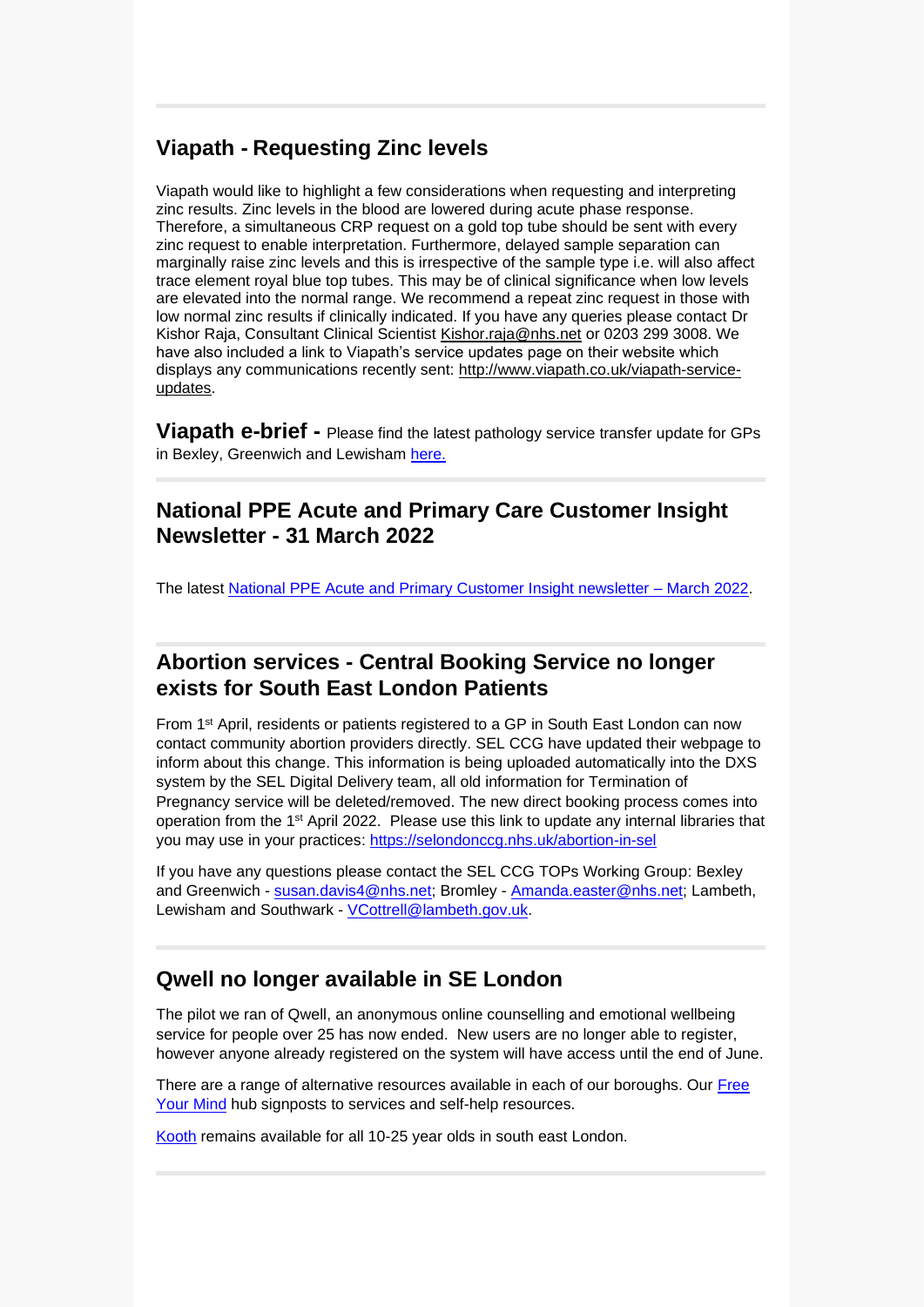## **Updated dietary advice for smoked fish**

Please see attached [a letter from UKHSA](https://selondonccg.nhs.uk/wp-content/uploads/2022/04/2022-04-04-Letter-to-the-NHS-v2.0_FINAL.pdf) in relation to updated dietary advice for smoked fish. This contains information for pregnant and vulnerable individuals to reflect the risk of listeriosis from smoked fish by amending the ['foods to avoid in pregnancy'](https://www.nhs.uk/pregnancy/keeping-well/foods-to-avoid/) webpage, as well as the webpage on ['listeriosis',](https://www.nhs.uk/conditions/Listeriosis/) which also includes details on specific actions people can take when handling, storing and preparing foods to reduce their risk of listeriosis.

## **Serious Shortage Protocol Updates**

The Department of Health and Social Care have published further guidance regarding the following serious shortage protocols:

- Atorvastatin (Lipitor®) 20mg chewable tablets (SSP017) now extended to Wednesday 13 April 2022.
- Salazopyrin® EN-Tabs 500mg (SSP014) ended on the 1st April 2022 (earlier than the previous published date)

Please contact your pharmaceutical adviser if you have any queries.

## **Drug Alert – for information only**

From PHE - You may have seen a recent press release about the death of a young woman following consumption of a cannabis 'gummy' here: [https://www.bbc.co.uk/news/uk-england-london-60989389](https://urldefense.com/v3/__https:/eur03.safelinks.protection.outlook.com/?url=https*3A*2F*2Fwww.bbc.co.uk*2Fnews*2Fuk-england-london-60989389&data=04*7C01*7CEmma.Burke*40dhsc.gov.uk*7C3bee0d8b136a4388cf1908da1710cb0e*7C61278c3091a84c318c1fef4de8973a1c*7C1*7C0*7C637847658126397954*7CUnknown*7CTWFpbGZsb3d8eyJWIjoiMC4wLjAwMDAiLCJQIjoiV2luMzIiLCJBTiI6Ik1haWwiLCJXVCI6Mn0*3D*7C3000&sdata=1cdq*2BEmKNBW2gdMA48OEzXPEb5UTGk7dywvtMbSKh5U*3D&reserved=0__;JSUlJSUlJSUlJSUlJSUlJSUlJQ!!CVb4j_0G!XQm7UjZE4D9dg3EVW5S-46tLgJei8CcLnyJ5Phfj0S3Me80HVNMbl6cQl0I1JoFA6VbvNcV1-Ia_surs-rE4gMdVx1PQASf1fweo5uirvc_f9A$)

We have not yet had confirmation of the cause of death, or results from toxicology. We have also not received analysis on the 'sweets' seized by the Met Police following the incident. We are in touch with staff at Redbridge Local Authority to try and establish further information regarding the incident and will share any further relevant information we receive.

If you aware of any similar incidents in your borough, please fill in an LDIS form and submit the information to [london.drugalerts@phe.gov.uk](mailto:london.drugalerts@phe.gov.uk)

The particular batch of sweets were contained in packaging featuring 'Trrlli Peachie O's' branding. An image is [here.](https://selondonccg.nhs.uk/wp-content/uploads/2022/04/drug-packaging.docx)

### **Reminder - Easter Bank Holiday Pharmacies Rota 2022**

Easter Bank Holiday Pharmacies Rota 2022 Please see a [list of pharmacies](https://selondonccg.nhs.uk/news/london-pharmacy-opening-hours-for-easter-2022/) opening for the Easter Bank Holiday weekend April 2022. Saturday 16 April is not a Bank Holiday, however there will be some pharmacies who will be closed on this day. Patients can visit NHS.UK or call NHS111 if they wish to check.

## **Cancer updates**

### **South East London Cancer Alliance**

Please find below a link to the latest version of the update, which also includes FAQs for primary care on cancer services in south east London to support GPs and patients during the pandemic. [Cancer updates for GPs 22](https://selondonccg.nhs.uk/wp-content/uploads/2022/03/SEL-Cancer-Updates-FAQs-for-Primary-Care-23-Mar-2022.pdf) March 2022.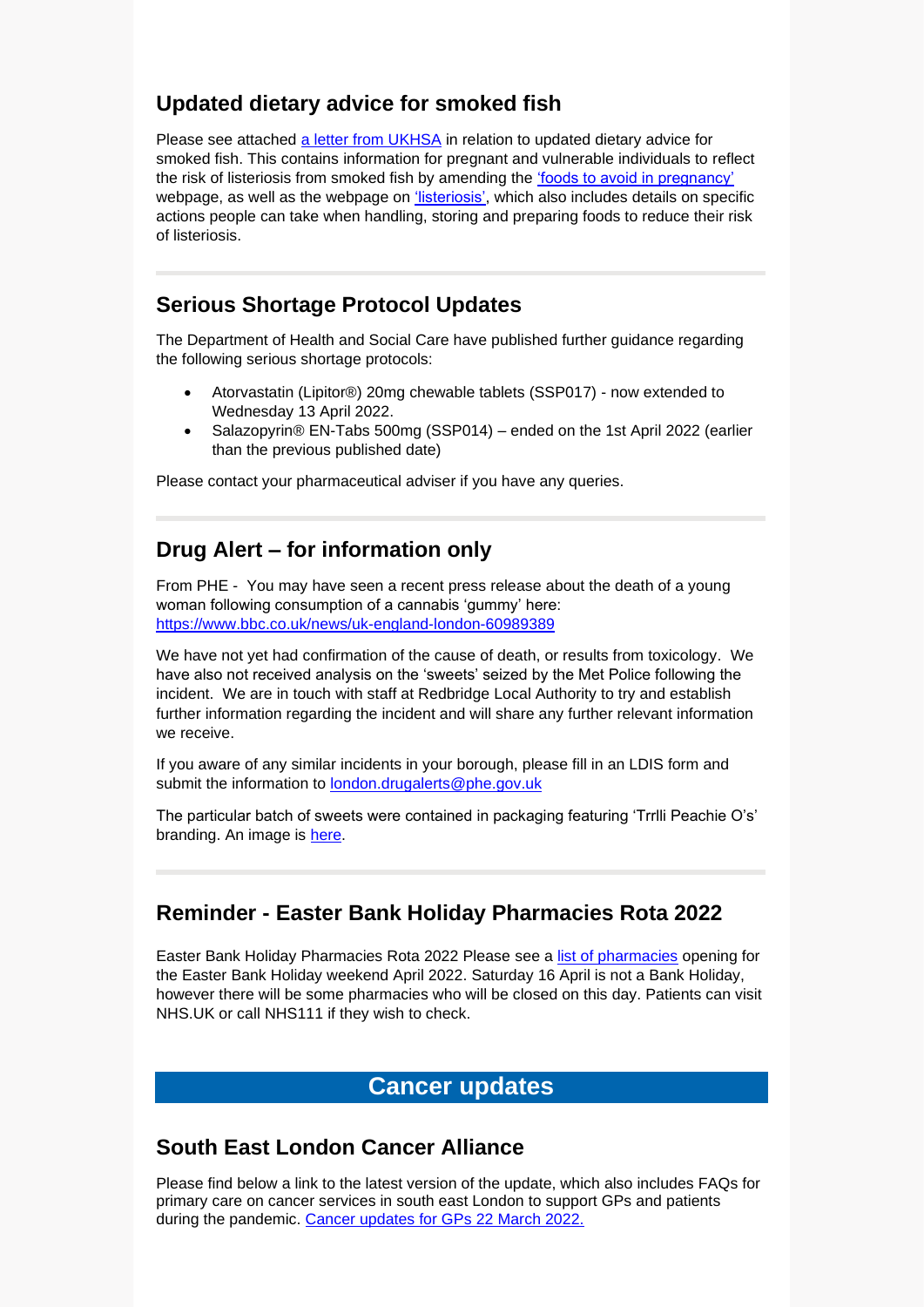# **Information from Acute Providers**

#### **Community Foot Health Service Update**

Please be advised that due to Covid sickness within the Community Podiatry Service, a majority of our General clinics held in Southwark and Lambeth have been cancelled, and many at short notice. This has affected our General clinic availability and at present we are unable to run a clinic for approximately 6-8 weeks.

We will continue to run our Home visiting, Wound and Emergency clinics throughout the Southwark and Lambeth community.

We apologise for this inconvenience and will continue to update you.

## **Seminars, events, webinars and e-learning**

#### **PCN advisor connect & share: population health and the PC ARRS roles**

This online session will demonstrate how the personalised care ARRS roles fit into a population health approach to tackle health inequalities.

Wednesday 20 April 2022 - 15:00 – 16:30. Book via [link.](https://www.eventbrite.co.uk/e/pcn-advisor-connect-share-population-health-the-pc-arrs-roles-tickets-302860342437) 

### **King's Health Partners Primary Care Webinars**

**Primary Care Access -** The second in this year's King's Health Partners Primary Care Webinar series will focus on [The London General Practice Access Guide.](https://eur03.safelinks.protection.outlook.com/?url=https%3A%2F%2Fwww.healthylondon.org%2Four-work%2Fprimary-care%2Fgp-access%2F&data=04%7C01%7Csara.suliman%40kcl.ac.uk%7C0bc50d2b99064a3c239008da027664ff%7C8370cf1416f34c16b83c724071654356%7C0%7C0%7C637825004782329584%7CUnknown%7CTWFpbGZsb3d8eyJWIjoiMC4wLjAwMDAiLCJQIjoiV2luMzIiLCJBTiI6Ik1haWwiLCJXVCI6Mn0%3D%7C3000&sdata=GiQUCL%2BZwuVLK5tO40NCvrEukj8FtGZYVXlh87B96Kw%3D&reserved=0)

Wednesday 27 April, 13.00 to 14.00. More information and register [here.](https://www.eventbrite.co.uk/e/kings-health-partners-primary-care-webinar-series-2022-tickets-295251554347)

#### **Maternal Medicine course for Primary Care**

Wednesday 11 May, 13.00 to 17.00. More information and register [here.](https://www.eventbrite.co.uk/e/maternal-medicine-course-for-primary-care-tickets-274753153077)

## **CAARMS training**

Maudsley Learning, in collaboration with the Outreach and Support in South London (OASIS) team at South London and Maudsley NHS Foundation Trust and King's College London University, have been commissioned to deliver free, online CAARMS training to NHS England staff working in early detection or intervention psychosis services or similar services. More information available [here.](https://selondonccg.nhs.uk/wp-content/uploads/2022/04/CAARMS-Leaflet-v1.2.pdf)

## **Schwartz Rounds: Humanising healthcare and supporting staff across GSTT.**

Friday 29 April, 12:30-13:30 on Teams.

Please email [Zowie.Loizou@gstt.nhs.uk](mailto:Zowie.Loizou@gstt.nhs.uk) for the access link and ensure that you are in a private space for the Round'